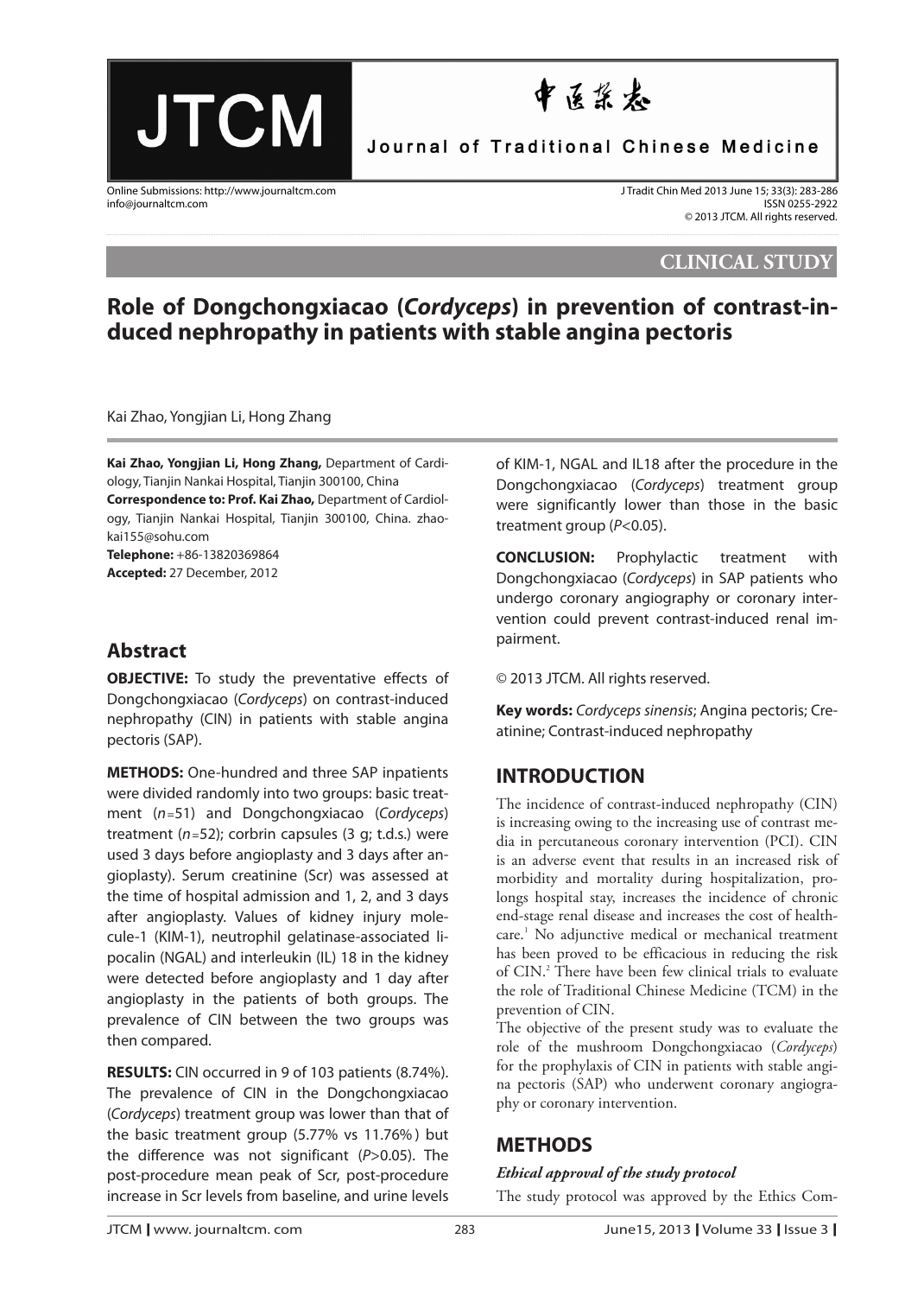mittee of Tianjin Nankai Hospital (Tianjin, China). All patients provided written informed consent to be included in this study.

#### *Study population*

The present study was conducted at the Department of Cardiology at Tianjin Nankai Hospital from October 2011 to September 2012. Samples were selected by using a Random Number Table. One hundred and three eligible patients with SAP were divided randomly into two groups: basic treatment (*n=*51) and Dongchongxiacao (*Cordyceps*) (DCXC) treatment (*n=*52). Subjects had to be >18 years and <80 years of age, and SAP had to conform to guidelines set by the relevant organization in China in 2007. <sup>3</sup> The exclusion criteria were patients that were hyperpyrexic or allergic to iodine or who had: tumors: severe heart failure; severe liver or kidney failure; disorders of the immune system; blood diseases.

#### *Intervention*

Subjects in the basic treatment group received hydration, anti-platelet agents, statins, and anticoagulant therapy. Patients in the DCXC group received corbrin capsules (Hangzhou Zhongmei Huadong Pharmaceuticals, Hangzhou, China; 3 g; p.o.; t.d.s.) for 3 days before and after angioplasty. All patients received physiological (0.9%) saline (i.v.) at  $1 \text{ mL/kg}^{-1} \cdot \text{h}^{-1}$  for 6 h before, and 12 h after, contrast exposure. An interventional team carried out PCI according to standard practice using conventional guide catheters, guidewires, balloon catheters and stents via femoral or radial approaches. Decisions regarding the procedure were left to the discretion of the interventional cardiologist. All procedures were undertaken with low-osmolarity non-ionic contrast media (iopamidol, i.v.). The volume of contrast media used was recorded for all patients during catheterization.

#### *Outcome measures*

Serum levels of triglycerides (TG), total cholesterol (TC), high-density lipoprotein-cholesterol (HDL-C), low-density lipoprotein-cholesterol (LDL-C), uric acid, and fibrinogen were assessed at the time of hospital admission. Serum creatinine (Scr) was assessed at the time of hospital admission and 1, 2, and 3 days after the procedure. Values of kidney injury molecule-1 (KIM-1), neutrophil gelatinase-associated lipocalin (NGAL) and interleukin (IL) 18 in urine were recorded before and 1 day after the procedure in patients of both groups.

#### *Statistical analyses*

Continuous variables and categorical variables are the mean±standard deviation (*SD*) and percentages, respectively. All samples were tested to ascertain if they followed a normal distribution. Comparisons between groups were undertaken using the Student's *t*-test for independent groups. Categorical variables were com-

pared using the  $\chi^2$  test or the Fisher exact test (if appropriate). *P*<0.05 (two-tailed) were considered significant. Statistical analyses were done using SPSS ver 13.0 (SPSS, Chicago, IL, USA).

## **RESULTS**

Baseline clinical and procedural characteristics are listed in Table 1. There was no significant difference between the two groups with regard to the general condition for CIN (*P>*0.05). Overall, CIN occurred in 9 of 103 patients (8.74% ). The prevalence of CIN in the DCXC treatment group was lower than that in the basic treatment group (5.77% vs 11.76%) but this difference was not significant (*P>*0.05). The mean peak value of Scr and the increase in Scr level from baseline ( Δ Scr) after the procedure in patients in the DCXC treatment group were significantly lower than those in the basic treatment group (*P<*0.05). Within 3 days after the procedure, all Scr levels were lower in patients in the DCXC treatment group than those in the basic treatment group, but only on day 2 was the difference significant (*P<*0.05) (Table 2). Within 1 day after the procedure, all urine levels of KIM-1, NGAL, and IL18 in patients in the DCXC treatment group were lower than in those in the basic treatment group (*P<*0.05) (Table 3).

## **DISCUSSION**

CIN is defined as a relative increase in Scr level from a baseline value of  $\geq$ 25% or an absolute increase of  $\geq$ 0.5 mg/dL within 3 days after intravascular administration of contrast medium without an alternative etiology.<sup>4-6</sup> However, the change in Scr level precedes kidney damage and does not demonstrate losses in renal function in a timely manner. Recent studies have suggested that urine levels of KIM-1, NGAL and IL18 can predict the development and progression of CIN.<sup>7,8</sup>

It is widely recognized that the renal ischemia induced by hemodynamic change and renal vascular constriction have major roles in the pathogenesis of CIN.<sup>9</sup> However, recent studies have shown that oxidative stress plays an important part in the development and progression of CIN.<sup>10,11</sup> In accordance with these observations, antioxidants such as N-acetylcysteine and ascorbic acid have been used in experimental and clinical trials to protect against CIN.12,13 Additional evidence of the effectiveness of an antioxidant strategy comes from a recent observation with probucol. Probucol was shown to attenuate renal damage in patients who underwent coronary angiography or coronary intervention.<sup>14</sup>

The renal impairment caused by CIN belongs to the categories of Bilong, Guange, and Nidu. Contrast medium can be classified into the TCM category of "medicine poison, hot and humid, blood stasis". CIN involves the lung, spleen, kidney and other viscera. Triple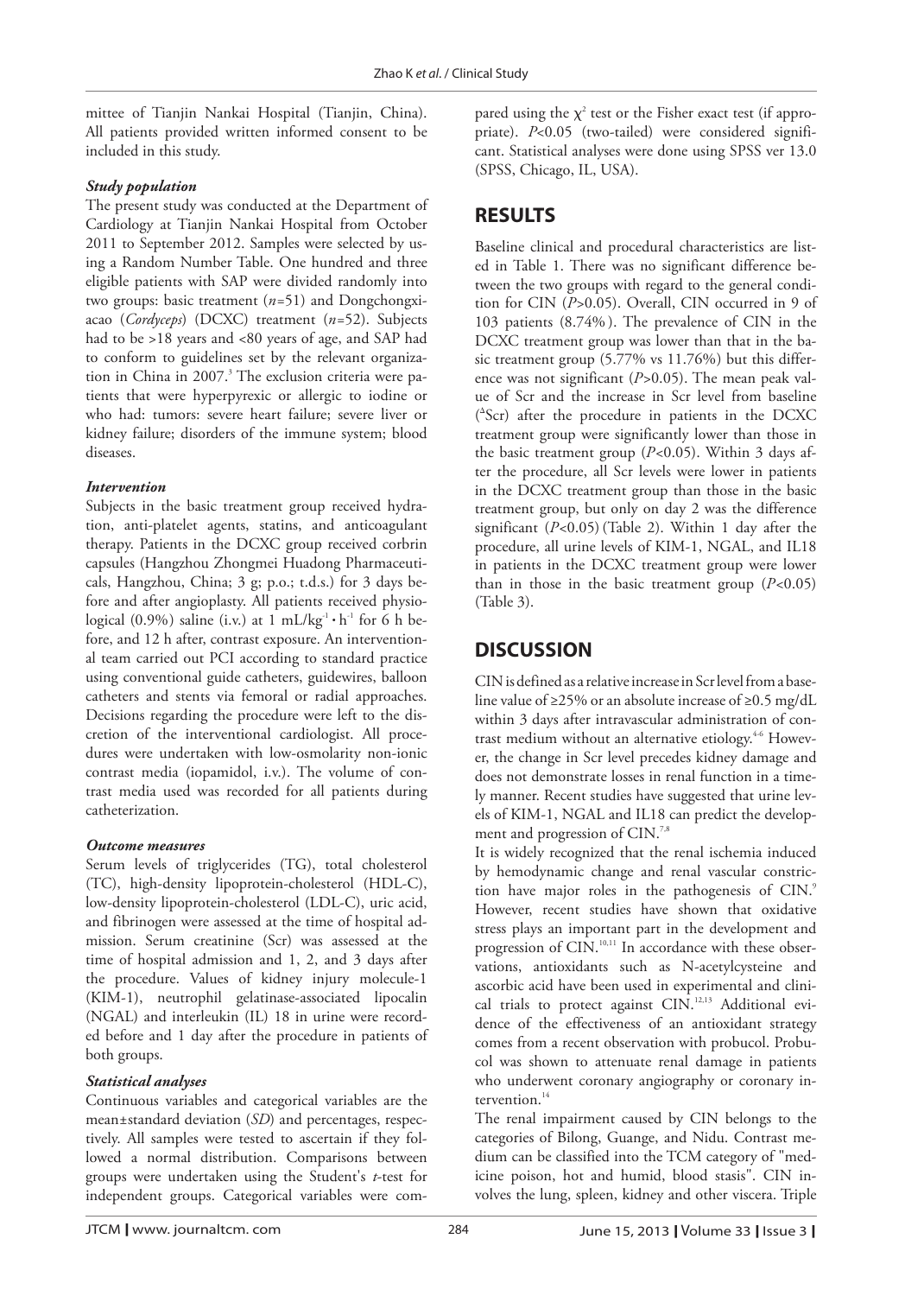|                             | Table 1 Baseline clinical and procedural characteristics of study patients |                                |           |
|-----------------------------|----------------------------------------------------------------------------|--------------------------------|-----------|
| Characteristic              | Dongchongxiacao (Cordyceps) group $(n=52)$                                 | Basic treatment group $(n=51)$ | $P$ value |
| Age (years)                 | $62.58 \pm 3.71$                                                           | $63.9 \pm 4.3$                 | 0.47      |
| Men/women                   | 27/25                                                                      | 28/23                          | 0.45      |
| $\operatorname{BMI}$        | 25.6±4.4                                                                   | $25.0 \pm 5.8$                 | 0.68      |
| SBP (mm Hg)                 | $138.5 \pm 17.8$                                                           | $141.3 \pm 18.2$               | 0.36      |
| DBP (mm Hg)                 | $70.0 \pm 12.3$                                                            | $72.1 \pm 10.1$                | 0.49      |
| HR (beats per minute)       | $73.5 \pm 10.0$                                                            | $75.3 \pm 11.2$                | 0.41      |
| Hypertension $[n (%)]$      | 32 (61.54)                                                                 | 28 (54.90)                     | 0.56      |
| Diabetes mellitus $[n (%)]$ | 22(42.31)                                                                  | 19 (37.25)                     | 0.62      |
| Stroke $[n (%)]$            | 12(23.08)                                                                  | 10(19.61)                      | 0.73      |
| Smoking $[n (%)]$           | 35 (67.31)                                                                 | 32 (62.74)                     | 0.55      |
| DOTP (mL)                   | 246.8±49.7                                                                 | 248.9±48.7                     | 0.69      |
| VOCM (min)                  | $70.8 \pm 8.5$                                                             | $65.9 \pm 10.6$                | 0.71      |
| Cholesterol (mmol/L)        | $4.8 \pm 1.1$                                                              | $4.9 \pm 1.10$                 | 0.28      |
| Triglycerides (mmol/L)      | $1.9 \pm 1.4$                                                              | $2.0 \pm 1.2$                  | 0.91      |
| LDL-C (mmol/L)              | $3.0 \pm 0.9$                                                              | $3.0 \pm 1.0$                  | 0.41      |
| HDL-C (mmol/L)              | $1.2 \pm 0.3$                                                              | $1.2 \pm 0.2$                  | 0.85      |
| Uric acid (µmol/L)          | 340.0±65.7                                                                 | 332.0±70.6                     | 0.56      |
| Fibrinogen (g/L)            | $3.1 \pm 0.8$                                                              | $3.0 \pm 1.0$                  | 0.41      |
| LVEF $(% )$                 | $59.3 \pm 11.6$                                                            | $61.4 \pm 12.0$                | 0.37      |

Zhao K et al. / Clinical Study

Notes: BMI: body mass index; DBP: diastolic pressure; DOTP: duration of the procedure; HR: heart rate; LVEF: left ventricular ejection fraction; SBP: systolic pressure; VOCM: volume of contrast medium; LDL-C: low-density lipoprotein-cholesterol; HDL-C: high-density lipoprotein-cholesterol.

Characteristic Baseline Scr (mg/dL) Day 1 after procedure (mg/dL) Day 2 after procedure (mg/dL) Day 3 after procedure (mg/dL) Peak Scr after procedure (mg/dL)  $^{\Delta}$ Scr (mg/dL) Prevalence of CIN [n (%)] Dongchongxiacao (*Cordyceps*) group (*n*=52) 0.98±0.39 1.05±0.38 1.07±0.45 1.06±0.41 1.15±0.47 0.16±0.01 3 (5.77) Basic treatment group (*n*=51) 1.06±0.61 1.16±0.65 1.25±0.77 1.15±0.63 1.32±0.75  $0.27 \pm 0.19$ 6 (11.76) *P* value 0.278 0.192 0.035 0.120 0.044 0.001 0.126 Table 2 Scr levels at baseline and after the procedure in patients from the two groups

warmer gasification suffocate is the key to pathogenesis of CIN. The essence of CIN belongs to the scope of deficiency syndrome. The pathogenesis specialty of CIN is deficiency origin and excess in superficiality.<sup>15</sup> Notes: CIN: contrast-induced nephropathy; Scr: serum creatinine.

Dongchongxiacao (*Cordyceps*) comprises many amino acids and inorganic elements. It can increase the tolerance of the body to anoxia, promote proliferation of tubular epithelial cells *in vitro*, and accelerate the repair of damaged cells.16 Dongchongxiacao (*Cordyceps*) can reduce renal vascular resistance, increase renal blood flow, and elevate the rate of clearance of insulin.<sup>17</sup> Dongchongxiacao (*Cordyceps*) may ameliorate nephrotoxicity-induced renal dysfunction in rats via antioxidant, anti-apoptotic, and anti-autophagic mechanisms.18 Dongchongxiacao (*Cordyceps*) can also alleviate oxidative stress to delay formation of atherosclerotic le-